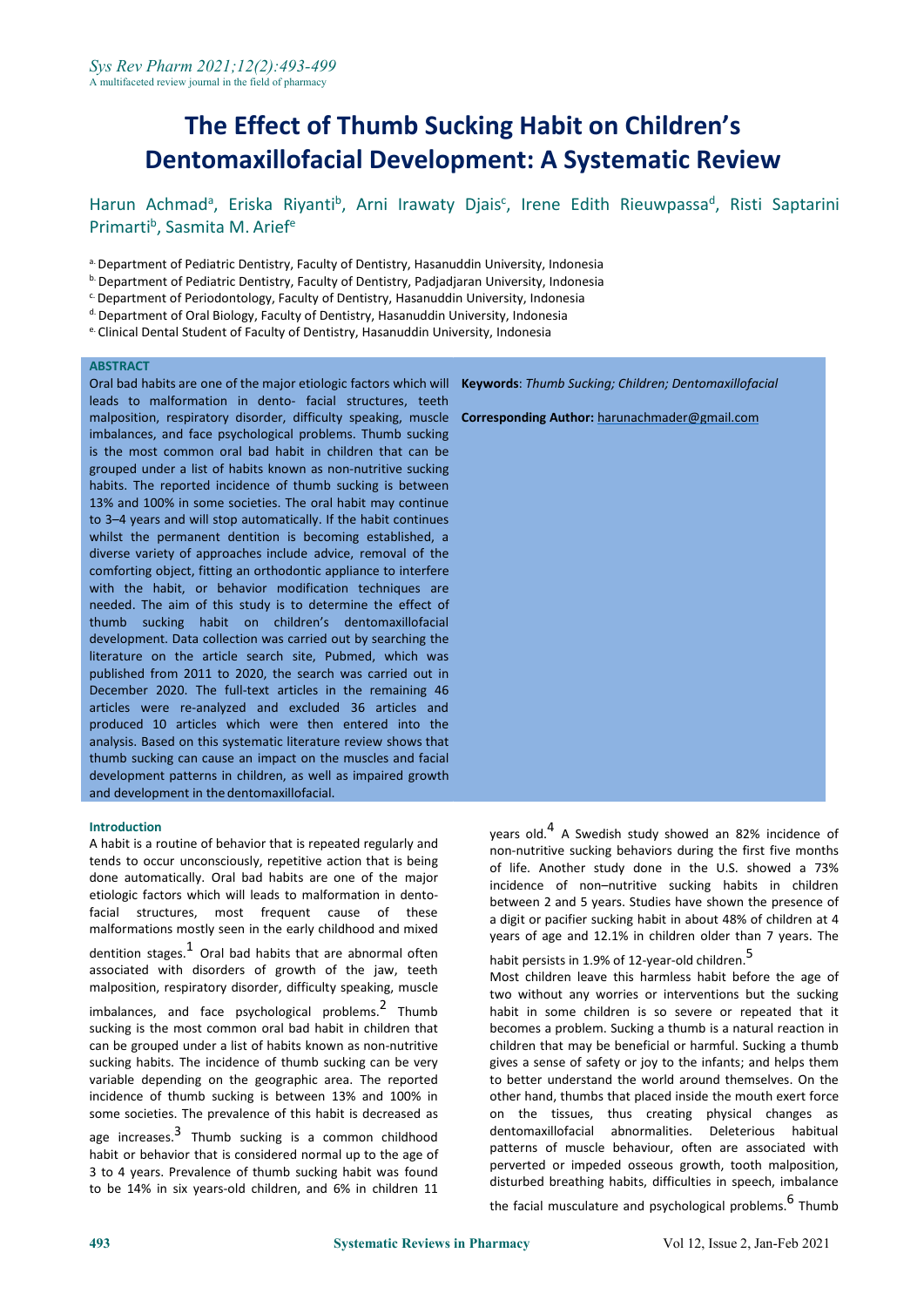sucking has 2 types: 1) Active: In this type, there is a heavy force by the muscles during the sucking and if this habit continues for a long period, the position of permanent teeth and the shape of mandible will be affected. 2) Passive: In this type, the child puts his/her finger in mouth, but because there is no force on teeth and mandible, so this habit is not

## associated with skeletal changes.  $1$

The changes caused by thumb-sucking do not only occurred in the oral cavity. The dentomaxillofacial also can changes caused by direct pressure applied by the thumb. The risks associated with thumb sucking depend on the frequency and duration of the habit, the intensity of orofacial muscle contractions associated with the reduced intraoral pressure produced by sucking, and the position in which the fingers

are placed in the mouth.<sup>4</sup> The changes occurred because the **the controller** pubMed. muscles tried to compensate for the force that was created during thumb-sucking. Thumb-sucking habit gives forces to the tissues of the oral cavity, creating an imbalance muscle tone, where the buccinator muscle will create a negative pressure on the jaw, thus the dental arches become narrower, causes constriction of skeletal structures, and abnormal facial growth. Thumbs also give pressure to the palate, so that the palate becomes deeper, and the pressure also moves the upper anterior teeth to labial and anterior teeth to lingual.<sup>4,7</sup>

In the case of active thumb sucking habit, it is better for a child not to be blamed, teased, offended, humiliated and punished, because these methods will increase the anxiety and consequently, increase the incidence of the habit. The exact causes of thumb sucking are multifactorial, from non pathological issues such as boredom, sleepy and hunger, to **particular** and a patabase searching pathological causes, such as the child's inability to deal with<br>and minimize stress. Behavioral and mood changes,<br>reactions to family differences and lack of affection are and minimize stress. Behavioral and mood changes, reactions to family differences and lack of affection are

important factors in sucking fingers in children.<sup>6,8</sup> However, if the habit continues whilst the permanent dentition is becoming established, a diverse variety of approaches<br>include advice, removal of the comforting object, fitting an<br>orthodontic, appliance to interfere with the babit or include advice, removal of the comforting object, fitting an orthodontic appliance to interfere with the habit, or behavior modification techniques are needed. Some of these interventions are easier to apply than others and less

disturbing for the child and their parents. 9 So the aim of this  $\begin{array}{|c|c|c|}\hline \end{array}$ sturbing for the child and their parents. So the aim of this<br>study is to determine the effect of thumb sucking habit on<br>children's dentomay llofacial development children's dentomaxillofacial development.

#### **Methods**

#### **Data source**

Data collection was carried out by searching the literature<br>on the article search site, Pubmed, which was published on the article search site, Pubmed, which was published from 2011 to 2020, the search was carried out in December 2020. The data search was carried out systematically using the keywords "*thumb sucking children*" and "*thumb sucking habit"*.

#### **Inclusion criteria**

- 1. Articles published from 2011-2020
- 2. Articles in English
- 3. Scientific articles that have been published and are available online
- 4. Articles that examine the effect of thumb sucking habit in children's dentomaxillofacial development as a result of research

**Table 1.** The characteristics of each article entered into a systematic review

#### **Exclusion criteria**

- 5. Articles in Indonesian
- 6. Articles that cannot be accessed for free
- 7. Articles that do not discuss about the effect of thumb habit in children's dentomaxillofacial development

## **Data collection**

The data that will be used in this research is secondary data. The data is obtained from articles that are searched for in the article database which will then be reviewed according to the research criteria set by the researcher.

- 1. Procedure Systematic Review
- 2. Literature search was conducted on the online database PubMed. In addition, a search for the list of references to articles that fall into the inclusion criteria was also carried out to find out whether there were other related studies that were relevant to thisresearch.
- *3.* Keywords were determined in the literature search, namely "*thumb sucking children*" and "*thumb sucking habit"*
- 4. Eliminate duplicated literature
- 5. Articles are filtered on the basis of title, abstract, and keywords
- 6. Read complete or partial articles that have not been eliminated to determine whether the articles meet the eligibility criteria.
- 7. Data collection was done manually by creating a research matrix containing: author's name, year, title, result and conclusion.



8. Processing the data that has been obtained **Figure 1**. A flow chart describing the search methodology and numbers of articles included/excluded at each stage

#### **Result**

After eliminating duplicated articles, the titles and abstracts of each article were analyzed across 168 articles resulting in 122 articles being excluded. The full-text articles in the remaining 46 articles were re-analyzed and excluded 36 articles and produced 10 articles which were then entered into the analysis.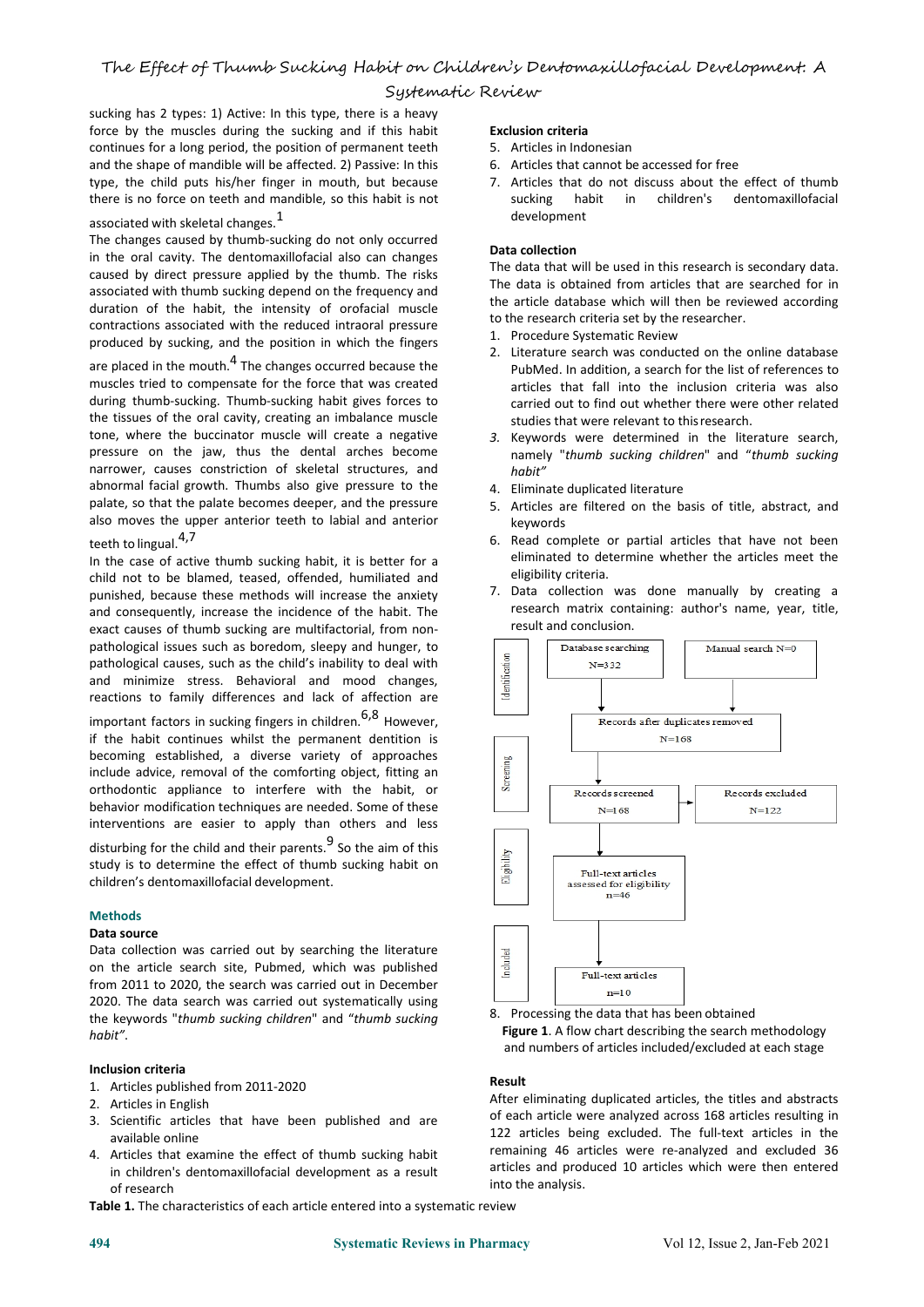|    | No. Author, Year                                            | Title                                                                                                                                         | <b>Sample</b><br>(n) | Conclusion                                                                                                                                                                                                                                                                                                                                                                                                                                                                                                                                                                                                  |
|----|-------------------------------------------------------------|-----------------------------------------------------------------------------------------------------------------------------------------------|----------------------|-------------------------------------------------------------------------------------------------------------------------------------------------------------------------------------------------------------------------------------------------------------------------------------------------------------------------------------------------------------------------------------------------------------------------------------------------------------------------------------------------------------------------------------------------------------------------------------------------------------|
| 1  | Tanny L, et al.,<br>202010                                  | Characterisation of anterior open<br>bite in primary school- aged children:<br>a preliminary study with artificial<br>neural network analysis | 203                  | Thumb sucking, specifically for prolonged duration, increases the<br>risk of development of anterior open bite (AOB). Cessation of<br>thumb sucking habits should beencouraged at an early age to<br>avoid the development of AOB.                                                                                                                                                                                                                                                                                                                                                                          |
| 2  | Campos MP de<br>MS, et<br>$a$ l.,2018 $11$                  | Influence of head and linear growth<br>on the development of malocclusion 290<br>at six years of age: a cohort study                          |                      | This study suggest caution in associating factors related to<br>sucking habits with malocclusion in children, and also provide<br>food for thought regarding the treatment to be implemented.<br>Growth assessment is extremely important to identify an<br>individual's health status, and is an indispensable tool for the<br>prevention and early intervention of occlusal anomalies.                                                                                                                                                                                                                    |
| 3  | Ling HTB, et<br>$aL, 2018$ <sup>12</sup>                    | The association between nutritive,<br>non-nutritive sucking habits and<br>primary dental occlusion                                            | 1114                 | Children with more than one year of daily pacifier use and<br>thumb/digit sucking have higher chances of developing<br>abnormal dental relationships in the sagittal (i.e. Class II incisor<br>and Class II canine relationships and increased overjet) and<br>vertical (i.e. anterior open bite) dimensions, respectively.                                                                                                                                                                                                                                                                                 |
| 4  | Wagner Y,<br>Heinrich-<br>Weltzien R,<br>$\sqrt{2015^{13}}$ | Occlusal characteristics in 3- year-old<br>children result of a birth cohort study                                                            | 377                  | Non-nutritive sucking habits were important risk factors for<br>development of a malocclusion in the primary dentition                                                                                                                                                                                                                                                                                                                                                                                                                                                                                      |
| 5  | $aL, 2014^{14}$                                             | Longitudinal study of habits leading<br>Moimaz SAS, et $ $ to malocclusion development<br>in.<br>childhood                                    | 40                   | Sucking habits and nocturnal mouth breathing were<br>predisposing to malocclusion. Children with afinger sucking<br>habit, as well as those with low rates of breastfeeding, were<br>more susceptible to overjet and open bite. Children with a<br>pacifier sucking habit was more susceptible to overjet, open bite<br>and overbite. Posterior crossbite was associated with bottle fed<br>children and nocturnal mouth breathers.                                                                                                                                                                         |
| 6  | Ize-Iyamu IN,<br>Isiekwe MC,<br>$\sqrt{2012^{15}}$          | Prevalence and factors associated<br>with anterior open bite in 2-5 years<br>old children in Benin city, Nigeria                              | 1031                 | The prevalence of AOB is this study appears to be similar to that<br>in British children however; other races appear to have a higher<br>prevalence rate than those reported from the above study. This<br>study revealed that the most important aetiological factors are<br>thumb finger and tongue thrusting but thumb sucking has been<br>identified as the most important aetiological factor in the<br>formation of an anterior open bite in pre-school children.                                                                                                                                     |
| 17 | Pǎdure H,<br>Negru AR,<br>Stanciu D,<br>201216              | The Class II/1 anomaly<br>of<br>hereditary etiology vs. Thumb-<br>sucking etiology                                                            | 160                  | Both heredity and thumb-sucking are etiological factors occurring<br>in patients who have the same features of II / 1 Angle anomaly,<br>the frequency of this anomaly being present in almost one third<br>of all cases in this study, which are consistent with international<br>literature data. The predominant etiological factor is the<br>hereditary one and the clinical features obvious for II / 1 Angle<br>anomaly are present in the highest proportion within the thumb-<br>sucking group, but no significant differences were observed<br>between the groupsstudied according to the etiology. |
| 8  | Luzzi V, et<br>$aL, 2011^{17}$                              | Malocclusions and non-nutritive<br>sucking habits: apreliminary study                                                                         |                      |                                                                                                                                                                                                                                                                                                                                                                                                                                                                                                                                                                                                             |
| 9  | De Vasconcelos<br>FMN, et<br>$aL, 2011^{18}$                | Non-Nutritive Sucking Habits,<br>Anterior Open Bite and Associated<br>Factors in Brazilian Children Aged 30-<br>59 Months                     | 1308                 | The prevalence of non-nutritive sucking habits was high in this<br>population. Gender, age and feeding type were associated<br>factors for the occurrence of non-nutritive sucking habits.<br>Anterior open bite was associated with feeding type and non-<br>nutritive sucking habits.                                                                                                                                                                                                                                                                                                                     |
| 10 | Tanaka O, et<br>$aL, 2016^{19}$                             | Breaking the Thumb Sucking Habit:<br>When Compliance is Essential                                                                             | 12.                  | The interception of themalocclusion at an early stage with the<br>Haas-type fixed appliance was effective in RME and worked as an<br>effective tool for stopping the thumb suckinghabit and<br>normalization of overjet and overbite. However, there was the<br>recurrence of the habit with the relapse of the anterior open<br>bite (AOB), emphasizing the need of a multidisciplinary<br>approach, consent, and cooperation as the keys to a good<br>prognosis.                                                                                                                                          |

**Discussion**

The oral habit that has been developed since a baby is still in the mother's womb is the thumb sucking reflex. This is due to the developed neuromuscular functions. Distinct phases of psychological development include oral and anal phases seen in first 3 years of life. In oral phase, mouth is believed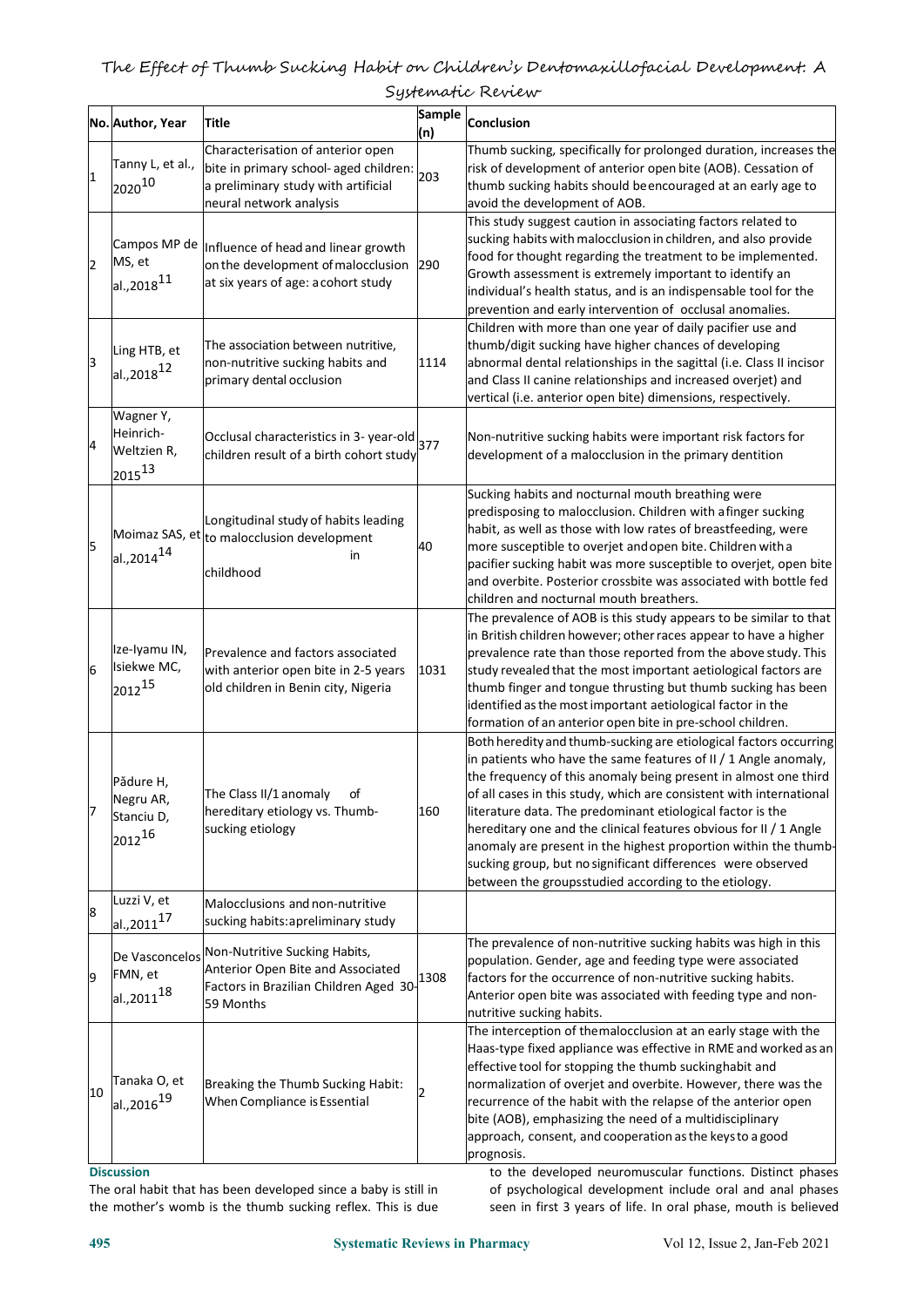to be oroerotic zone and the child has tendency to place his finger or any object into the oral cavity.<sup>19</sup> The oral habit buccin

may continue to 3-4 years and will stop automatically.<sup>4,20</sup> The thumb sucking habit in children can be influenced by various factors. Ling HTB et al., study shows that pure breastfeeding for more than 6 months is inversely associated with daily pacifier use and daily pacifier use is positively associated with daily thumb sucking. Children with more than one year of daily pacifier use and thumb sucking have higher chances of developing abnormal dental relationships in the sagittal (i.e. Class II incisor and Class II canine relationships and increased overjet) and vertical (i.e. anterior open bite)

dimensions, respectively.<sup>12</sup> Padure H, et al study also shows that the clinical features obvious for II/I Angle anomaly are present in the highest proportion within the thumb-sucking

group.<sup>16</sup> The higher incidence of increased overjet may be that the digit due to proclination of the maxillary incisors and forward displacement of the maxillary base as a result of the pressure of the thumb. The overjet may also be worsened by retroclination of the lower incisors due to the lever action of the thumb. The increase in Class II canine relationships may be due to the forward displacement of the anterior maxillary

hase.<sup>12,21</sup> Oral habits may affect masticatory functions, respiration, speech and esthetics. Several studies have also stated that oral habits including thumb sucking can cause an impact on the muscles and facial development patterns in children, as well as impaired growth and development in the dentomaxillofacial. Growth and development of the face is a complex phenomenon, an interrelation between genetics and environment, a tremendous transformation from childhood to adulthood, a process that continues throughout life. Tanny L, et al study shows that thumb sucking, specifically for prolonged duration, increases the risk of development of anterior open bite  $(AOB)<sup>10</sup>$  This is in agreement with De Vasconcelos FMN, et al $^{18}$ , Moimaz SAS,  $\hskip1cm$  the et al<sup>14</sup>, and Ize-Iyamu IN, Isiekwe MC<sup>15</sup> who also and naxillary region researched thumb sucking, that thumb sucking has been identified as the most important aetiological factor in the formation of an anterior open bite in children. Thumb sucking associated with an increased overjet and decreased overbite.<sup>13,22–24</sup> According to the Luzzi V, et al., study, that there was no difference in the type of non-nutritive sucking habit in children who presented an anterior open bite, while there was a higher prevalence rate of children with a posterior crossbite who had sucked the pacifier and of children with increased overjet who had sucked their finger or thumb. The association between the anomalies in the sagittal, frontal and transverse plane and the non- nutritive sucking habits when the spoiled habit continues over 6 hours a day.<sup>17</sup> A persistent period of oral habits could have

implications in the genesis of this malocclusion during growth, being the functional stress factors among the primary causes of disturbed development of dentition.25–28 At the time of sucking the thumb, pressure changes occur in the cavum oris. The combination of pressure directly from the thumb and change patterns of pressure cheeks and lips. Cheek pressure on the mouth corner is the highest pressure, the pressure of cheek muscle to the posterior teeth of upper jaw increased due to the contraction of buccinators muscles muscle jaw increased due to the contraction of buccinators muscles<br>during sucking at the same time so it makes maxilla into

shaped V. The orbicularis muscle contraction and buccinators continually separate causes leading to make collapse maxillary arch so it occurs crossbite, i.e. a disorder in which the superior teeth on the buccal side go deeper into than the inferior teeth. It can also change the ratio between the top and bottom anterior face height. As a result, the anterior teeth position is much more advanced than the lower teeth and going on an open bite.<sup>29–31</sup>

The effect on the development of the dentofacial structures with the persistence of these habits depend on the: 1) The frequency of the habit, 2) Duration of the habit, 3) Intensity of the sucking, 4) Relationship of the dental arches, 5) Childs physical health, 6) Direction and nature of force excreted by

the digit.<sup>32</sup> Continuous presence of thumb or finger in the oral cavity can exert sufficient pressure to deform the maxillary arch or palate or both. There is a strong agreement that the digit sucking habits that persist while permanent teeth erupt can have detrimental effects on the dentofacial development.32,33 Posterior cross bite may be results from

This is in whole thumb inside the mouth but it is not in contact with thumb sucking habit practice if the habit continues after the age of 36 months.  $34,35,36$  Campos et al.,  $^{11}$  suggest caution in associating factors related to sucking habits with malocclusion in children, and also provide food for thought regarding the treatment to be implemented. Growth assessment is extremely important to identify an individual's health status and is an indispensable tool for the prevention and early intervention of occlusal anomalies. Sucking habits developed from the use of pacifiers and bottle-feeding may interfere in facial development. Thumb sucking is classified into 4 types (Subtelny; classification): 1) Type A-(50%) of children place the entire thumb or digit inside the oral cavity witha pad of the thumb is a place such that is pressing the palate. Anterior teeth of the maxillary and mandibular region are in contact; 2) Type B-(25%) of children place the the vault of the palate. Only anterior teeth mandibular and maxillary region are in contact; 3) Type C- (18%) of children place thumb just beyond its first joint, there is no mandibular contact thumb is in contact with maxillary incisor; 4) Type D-(6%) of children doesn't fully place thumb inside the mouth, only thumbnail is in approximate contact with mandibular incisors.37,38



**Figure 2.** Subtelny's classification 37,38

Dentofacial effects can be seen on maxilla, mandible and on inter-arch relationship.  $39,40$  Prolong thumb sucking can cause damage to facial and dental structure, effects on inter arch relationship, lip incompetence, associated orofacial effects on mandible and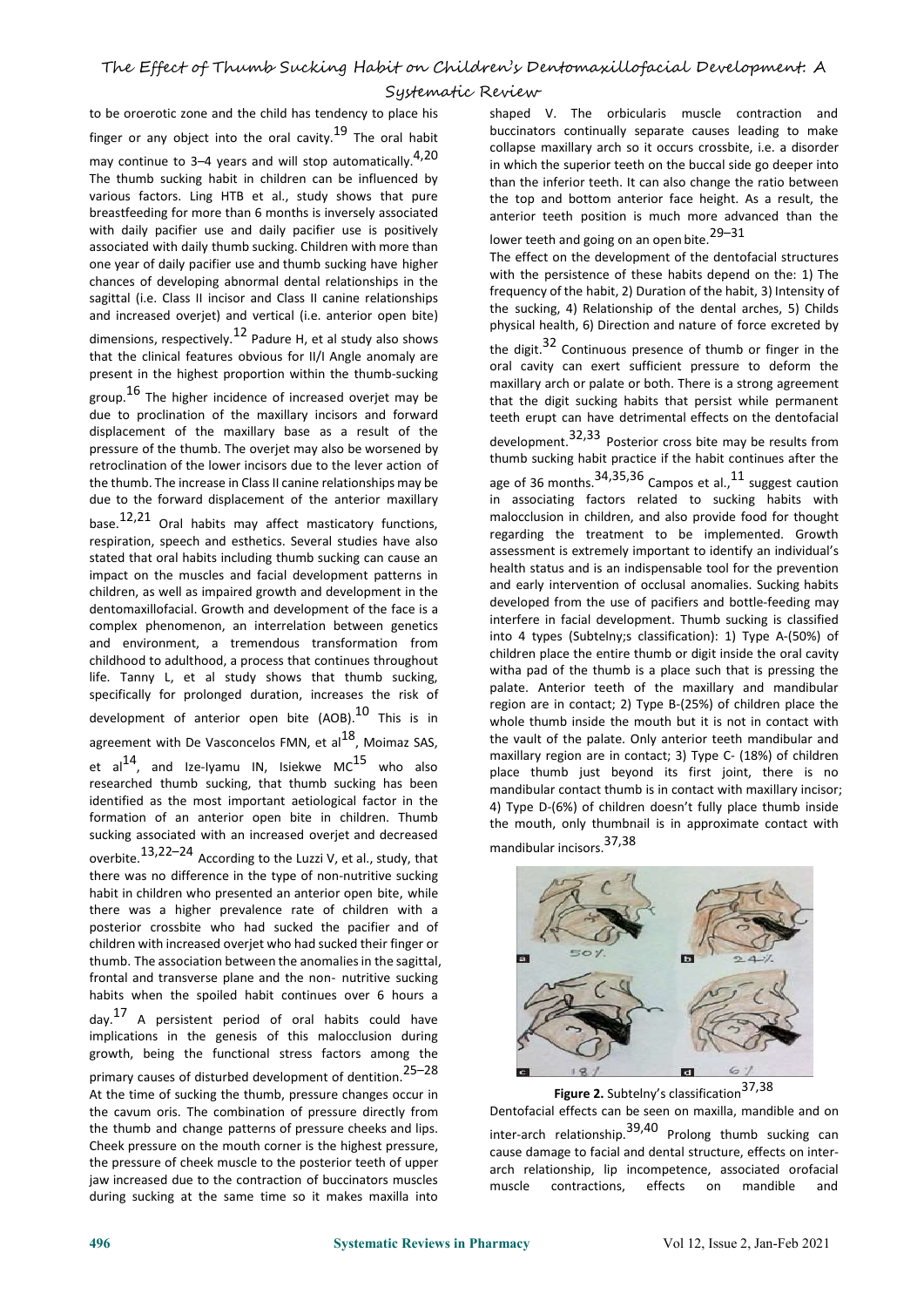maxillary.19,38 Maxillary changes due to <sup>a</sup> long time sucking habit are overjet of the maxilla, increased maxillary arch length, reduced width of palatal arch, increased angle of sella-nasion-point A. Effects on the mandible include proclination of the mandibular incisors, increased distance in intermolar region and reduced angle of sella-nasion-point B. Other dental deformity includes increased overjet, reduced<br>
increase in over jet, and spacing of the maxillary incisors. overbite, and crossbite in posterior tooth region. Digit<br>defeavity changes include an increase in arch depth, deformity can be caused in chronic sucking patients.37,38,41–43 Abnormal pressure habits changes the alveolar bone and regulate teeth because the bone-building cells on the receiving end of pressure or stimulus cannot differentiate whether that pressure or stimulus is intentional or unintentional. The face, with its cartilaginous bone, yields easily to stimulus and pressure, especially during growth spurts, and presents the most complicated growth problem in the entire skeleton. Since the greatest growth changes in the head are being made by the facial structures, it logically can be assumed, therefore, that all abnormal pressures

should be kept from this most vulnerable target, the face.  $^{43}$ <br>The secondary of the sillness pression and streams The proposed results of maxillary expansion and stopping thumb sucking habit were fully achieved with the functional reestablishment of the occlusion. According to the Tanaka O et al., study, that Haas-type fixed appliance was effective and worked as an effective tool for stopping the thumb

sucking habit and normalization of overjet and overbite.<sup>9,44</sup> However, management of thumb sucking can be done by:  $\frac{5}{9}$ 

- a) Preventive therapy (Hughes): Feed the child enough in a natural way such that his feeding needs are fulfilled
- b) Psychological therapy: This habit usually acquires by those  $\mathbb{R}$ ev. children who lack parental care, love and proper care. Hence dentists and parents need to carefully handle the situation with proper understanding and without shaming and punishment. Positive reinforcement or positive reward system should be used to modify behavior.
- c) Reminder Therapy: They are of two types chemical and mechanical. Chemical therapy includes the use of bitter tasting or bad odor chemicals such as quinine, asafetida, castor oil, red pepper in volatile liquid, commercially available femite (Denatonium benzoate) in thumb. Mechanical therapy includes mechanical restrains applied to hand, wrist, thumb to quit habit examples of mechanical restrainers are thermoplastic thumb post, ace bandage system, use of long sleeves nightgown, three-alarm system introduced by Northan and Gellin. According to them when the child putsa finger in mouth and feels the tape its first alarm when a child feels the pin which is tied with a bandage in the elbow is second alarm lastly when bandage gets tightened serves as a third alarm.45,46
- d) Appliance Therapy: They are of two types. 1) Removable Appliance: Palatal crib, oral screen, hay rakes.<sup>47,48,49</sup> 2) Fixed Appliance: Quad helix, bluegrass appliance, modified bluegrass appliance.19,37,38,41–43

The identification and assessment of an abnormal habits andits immediate and long term effect on the craniofacial complex and dentition,should be made as early as possible to minimize the potential deleterious effect on dentomaxillofacial or dentofacial complex.50,51,52,53,54,55

#### **Conclusion**

Thumb sucking can cause an impact on the muscles and facial development patterns in children, as well as impaired growth and development in the dentomaxillofacial. Prolonged thumb sucking habit are characterized by anterior open bites, labial inclination of the maxillary incisors, an anterior displacement of the maxilla, high palatal vaults, and narrowing of the inter-canine and inter-molar arch widths. It can also change the ratio between the top and bottom anterior face height. Class II canine and molar relationships and posterior cross bites have been observed in thumb sucking individuals.

#### **References**

- 1. Batra M, Shah Aa, Gupta M. Annals Medicus. *Oral habits their Implic Aas*. 2014; Volume 1(4):179-186.
- 2. Joelijanto R. Oral Habits That Cause Malocclusion Problems. *IDJ*. 2012;1(2):108, 87- 88.
- 3. Muthu MS, Kumar S. *Paediatric Dentistry Principles and Practice*. 2nd ed. Elsevier Saunders Inc; 2011.
- 4. Chhabra N, Chhabra A. Evaluation of the efficacy of the modified bluegrass appliance in cessation of thumb-sucking habit: an in vivo study with 12 months follow-up. *Med Pharm Reports*. 2020;93(2):190-194. doi:10.15386/mpr-1329
- 5. Borrie FRP, Bearn DR, Innes NPT, Iheozor-Ejiofor Z. Interventions for the cessation of non-nutritive sucking habits in children. *Cochrane Database Syst Rev*. 2015;2015(3). doi: 10.1002/14651858.CD008694.pub2
- 6. Mohammed K. Dental Complications of Sucking Thumbs. *Interv Pediatr Dent Open Access J*. 2018;1(3):38-40. doi:10.32474/ipdoaj.2018.01.000111
- Miyarsih R, Sutardjo I, Al-Supartinah. The influence of thumb-sucking habit towards anterior open bite on Javanese girls aged 6-7 years-old in Ngaglik District, Sleman , Yogyakarta. *Jdmfs*. 2020;5(1):45- 47. doi:10.15562/jdmfs. v5i1.987
- 8. Achmad MH, Natsir M RS. *Malocclusion in Children and Its Management*. Sagung
- Seto; 2016.
- 10. Tanaka O, Oliveira W, Galarza M, Aoki V, Bertaiolli B. Breaking the thumb sucking habit: When compliance is essential. *Case Rep Dent*. 2016;2016(Figure 1):1-7. doi:10.1155/2016/6010615
- 11. Tanny L, Huang B, Shaweesh A, Currie G. Characterisation of anterior open bite in primary school-aged children: a preliminary study with artificial neural network analysis. *Int J Paediatr* Published online 2020. doi:10.1111/ipd.12759
- 12. Campos MP de MS, Valença PA de M, Silva GM da, Lima M de C, Jamelli SR, Góes PSA de. Influence of head and linear growth on the development of malocclusion at six years of age: a cohort study. *Braz Oral Res*. 2018;32: e98. doi:10.1590/1807- 3107bor- 2018.vol32.0098
- 13. Ling HTB, Sum FHKMH, Zhang L, et al. The association between nutritive, non- nutritive sucking habits and primary dental occlusion. *BMC*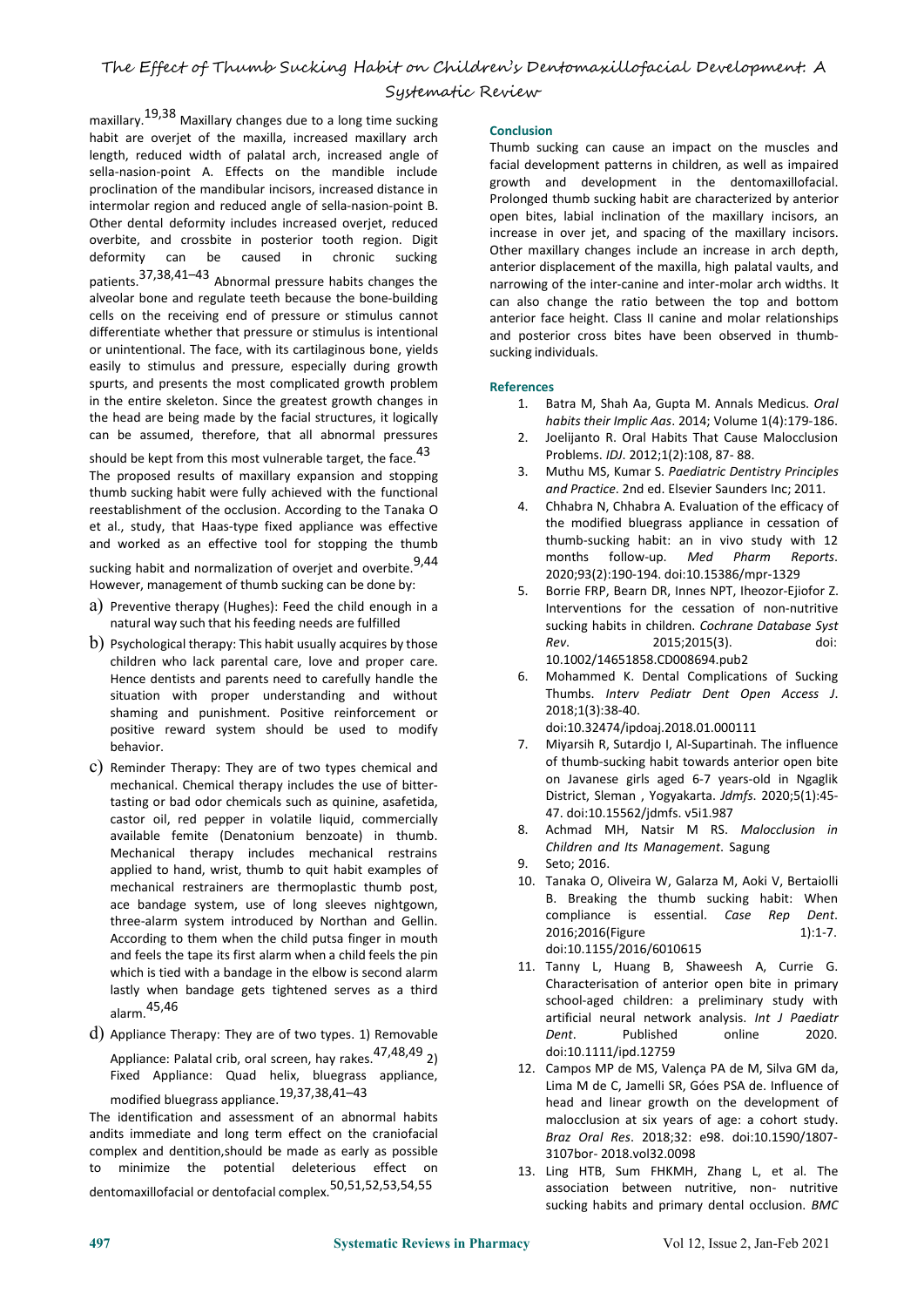*Oral Health*. 2018;18(1):1- 10. doi:10.1186/s12903- 018-0610-7

- 14. Wagner Y, Heinrich-Weltzien R. Occlusal characteristics in 3-year-old children - results of a birth cohort study. *BMC Oral Health*. 2015;15(1):16-19. doi:10.1186/s12903-015- 0080- 0
- 15. Moimaz SAS, Garbin AJT, Lima AMC, Lolli LF, Saliba O, Garbin CAS. Longitudinal study of habits leading to malocclusion development in childhood. *BMC Oral Health*. 2014;14(1):1-6. doi:10.1186/1472- 6831-14-96
- 16. Ize-Iyamu IN, Isiekwe MC. Prevalence and factors associated with anterior open bite in 2 to 5-year old children in Benin city, Nigeria. *Afr Health Sci*. 2012;12(4):446-451. doi:10.4314/has. v12i4.8
- 17. Pǎdure H, Negru AR, Stanciu D. The class II/1 anomaly of hereditary etiology vs. thumb-sucking etiology. *J Med Life*. 2012;5(2):239-241.
- 18. Luzzi V, Guaragna M, Ierardo G, et al. Malocclusions and non-nutritive sucking habits: A preliminary study. *Prog Orthod*. 2011;12(2):114-118. doi: 10.1016/j.pio.2011.03.002
- 19. de Vasconcelos FMN, Massoni AC de LT, Heimer MV, Ferreira AMB, Katz CRT, Rosenblatt A. Non nutritive sucking habits, anterior open bite and associated factors in Brazilian children aged 30-59 months. *Braz Dent J*. 2011;22(2):140-145. doi:10.1590/S0103-64402011000200009
- 20. Khan I, Mandava P, Singaraju GS. Deleterious oral habits: A review. *Ann Essences Dent*. 2015;7(1):28- 33.
- 21. SB F. *Clinical Pedodontics*. 4th ed. WB Saunders Co.; 2003.
- 22. Khayami S, Bennani F, Farella M. Fingers in mouths: From cause to management. *N Z Dent J*. 2013;109(2):49-54.
- 23. Mendoza Oropeza L, Meléndez Ocampo AF, Ortiz Sánchez R, Fernández López A. Prevalence of malocclusions associated with pernicious oral habits in aMexican sample. *Rev Mex Ortod*. 2014;2(4): e216-e223. doi:10.1016/s2395-9215(16)30151-9
- 24. El-Sayed E, Abdel Ghani A. Prevalence of the oral habits that cause anterior open-bite in Egyptian pre-adolescents (Cross-sectional study). *Egypt Dent J*. 2019;65(2):953-958.
- 25. doi:10.21608/edj.2015.71990
- 26. Rohit K. Open bite malocclusion: An overview. *J Oral Heal Craniofacial Sci*. Published online 2018:011- 020. doi: 10.29328/journal.johcs.1001022
- 27. Urzal V, Braga AC, Ferreira AP. Oral habits as risk factors for anterior open bite in the deciduous and mixed dentition - crosssectional study. *Eur J Paediatr Dent*. 2014;14(4):299-302.
- 28. Giuntini V, Franchi L, Baccetti T, Mucedero M, Cozza P. Dentoskeletal changes associated with  $J$  Clin fixed and removable appliances with a crib in open-bite patients in the mixed dentition. *Am J Orthod Dentofac Orthop*. 2008;133(1):77-80. doi: 10.1016/j.ajodo.2007.07.012
- 29. Goís EG, Vale MP, Paiva SM, Abreu MH, Serra- Negra JM, Pordeus IA. Incidence of malocclusion between primary and mixed dentitions among Brazilian children: A 5-year longitudinal study. *Angle Orthod*. 2012;82(3):495-500.

doi:10.2319/033011-230.1

- 30. Stahl F, Grabowski R, Gaebel M, Kundt G. Zusammenhang von Okklusionsbefunden und orofazialem myofunktionellen Status im Milch und frühen Wechselgebiss Teil II: Häufigkeit von orofazialen Dysfunktionen. *J Orofac Orthop*. 2007;68(2):74-90. doi:10.1007/s00056-007-2606-9
- 31. RP W, WF H. *Contemporary Orthodontics*. Mosby Elsevier; 2007.
- 32. Stuani AS, Stuani AS, Stuani MBS, Saraiva MDCP, Matsumoto MAN. Anterior open bite Cephalometric evaluation of the dental pattern. *Braz Dent J*. 2006;17(1):68-70. doi:10.1590/S0103- 64402006000100015
- 33. Dionne W. *Little Thumb*. Pelican publishing company; 2001.
- 34. Pavanlakshmi GP SJ. Nutritive and Non-Nutritive Sucking Habits Effect on The Developing Oro-Facial Complex; A Review. *Dentistry*. 2014;04(03). doi:10.4172/2161- 1122.1000203
- 35. Ramesh, Guruanthan D, Karthikeyan SA. Association of nonnutritive sucking habits and malocclusion: A cross-
- 36. Duncan K, McNamara C, Ireland AJ, Sandy JR. Sucking habits in childhood and the effects on the primary dentition: Findings of the Avon Longitudinal Study of Pregnancy and Childhood. *Int J Paediatr Dent*. 2008;18(3):178-188. doi:10.1111/j.1365- 263X.2007.00905.x
- 37. Al-kinane SM, Al-Dahan ZA. The effects of thumb sucking habit on the development of malocclusions in preschool age children in Hilla city. *J Baghdad Coll Dent*. 2019;31(3):44-49. doi:10.26477/jbcd. v31i3.2700
- 38. Castelo PM, Gavião MBD, Pereira LJ, Bonjardim LR. Maximal bite force, facial morphology and sucking habits in young children with functional posterior crossbite. *J Appl Oral Sci*. 2010;18(2):143-148. doi:10.1590/S1678-77572010000200008
- 39. Shaghaf F. Deleterious Oral Habits and Management in Pediatric Patients: A Review.
- 40. 2020;14(4):9027-9031.
- 41. Sindhuri G, Gairuboyina S; P; C, L. A, Kamath P, Shetty AK RM. Non-nutritive Sucking Habits: A Review. *J Dent Oro-facial Res*. 2014;10(2).
- 42. Wadia R. Other Journals in Brief. *Br Dent J*. 2019;227(5):373. doi: 10.1038/sj.bdj.2015.399
- 43. Yemitan TA, daCosta OO, Sanu OO, Isiekwe MC. Effects of digit sucking on dental arch dimensions in the primary dentition. *Afr J Med Med Sci*. 2010;39(1):55-61.
- 44. Shahraki N, Yassaei S, Moghadam MG. Abnormal oral habits: A review. *J Dent Oral Hyg*. 2012;4(May):12-15. doi:10.5897/JDOH12.001
- 45. Shetty M, Deoghare A, Shetty NS. Three-Alarm System: Revisited to treat Thumbsucking Habit. *Int J Clin Pediatr Dent*. 2015;8(1):82-86. doi:10.5005/jp- journals-10005-1289
- 46. D R D, Shankar M, B Nair K. Habits- A contemporary review. *Int J Dent Res*. 2017;5(2):93. doi:10.14419/ijdr. v5i2.7475
- 47. Ribeiro GLU, Regis S, Da Cunha TDMA, Sabatoski MA, Guariza-Filho O, Tanaka OM. Multiloop edgewise archwire in the treatment of a patient with an anterior open bite and a long face. *Am J Orthod Dentofac Orthop*. 2010;138(1):89-95. doi: